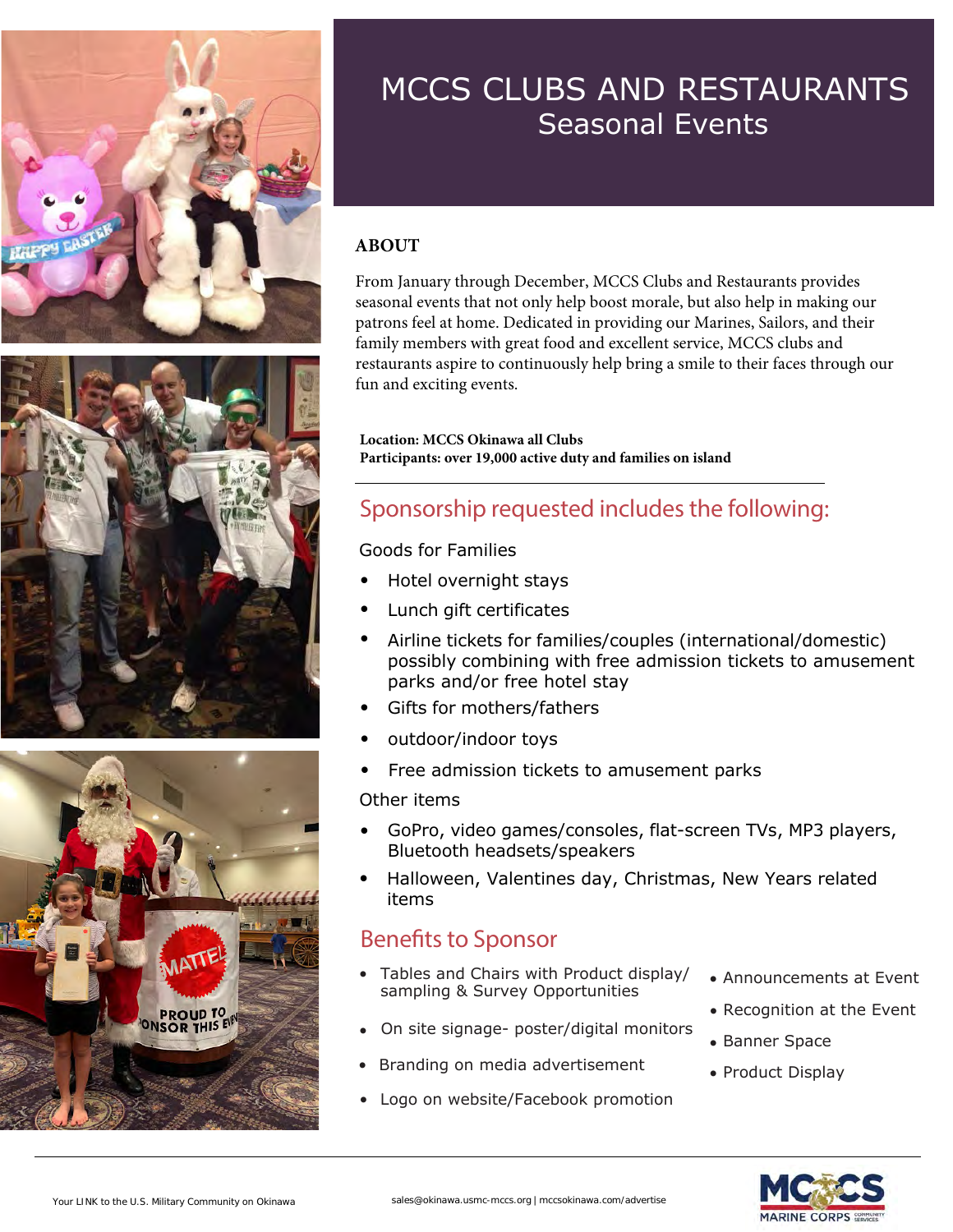#### **MCCS CLUBS AND RESTAURANTS**  Seasonal Events



### Valentine's Day at the Clubs

Providing romantic settings with a delicious meal is just part of the perks when celebrating Valentines day with a loved one at our MCCS clubs and restaurants. We aspire in giving our patrons a beautiful memory to cherish for years to come.

Date: February Location: Surfside | Habu Pit | Ocean Breaze | Butler Officers' Club | Tengan Castle | Taiyo Steak House

Participants: 400

# St. Patrick's Day

MCCS clubs and restaurants helps kick off this special day with Brunch, lunch, and parties at our various club locations.

Date: March Location: All Camps Participants: 1850





### Celebrate Easter

Celebrating Easter through various Breakfast brunches providing families with many activities throughout the day, such as egg decorating, easter egg hunts, and pictures with the Easter bunny.

Date: April Location: Sufside | Habu Pit | Ocean Breaze | Butler Officers' Club | Tengan Castle | Taiyo Steak House

Participants: 2,464

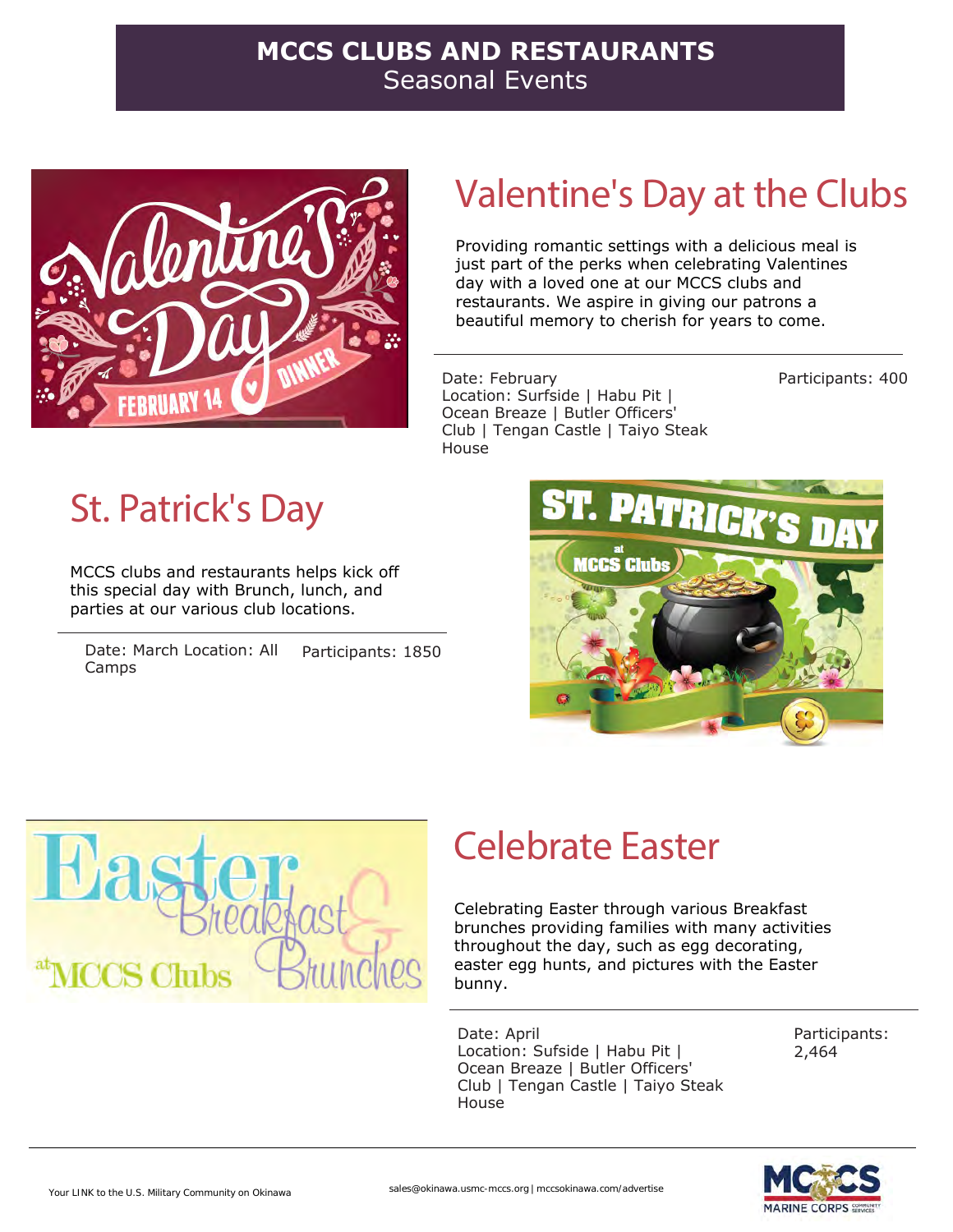#### **MCCS CLUBS AND RESTAURANTS**  Seasonal Events

# Mother's Day Celebration

MCCS clubs and restaurants provide a wonderful Mother's Day Celebration brunch for all the family to enjoy. The celebration always includes flowers for all our mothers who attend the event.



Date: May Location: Sufside | Habu Pit | Ocean Breaze | Butler Officers' Club | Tengan Castle | Taiyo Steak House

Participants: 2,079



### Halloween at the Clubs

Celebrating all things spooky, MCCS clubs and restaurants provides Halloween parties all throughout October in order to get in the Halloween spirit.

Date: October Location: All Camps

Participants: 859

## Celebrate Dad with MCCS

MCCS clubs and restaurants provides a brunch celebration fit for a king on Dad's special day. With various giveaways provided to guest throughout the day.

Date: June Location: Sufside | Habu Pit | Ocean Breaze | Butler Officers' Club | Tengan Castle | Taiyo Steak House

Participants: 1,466